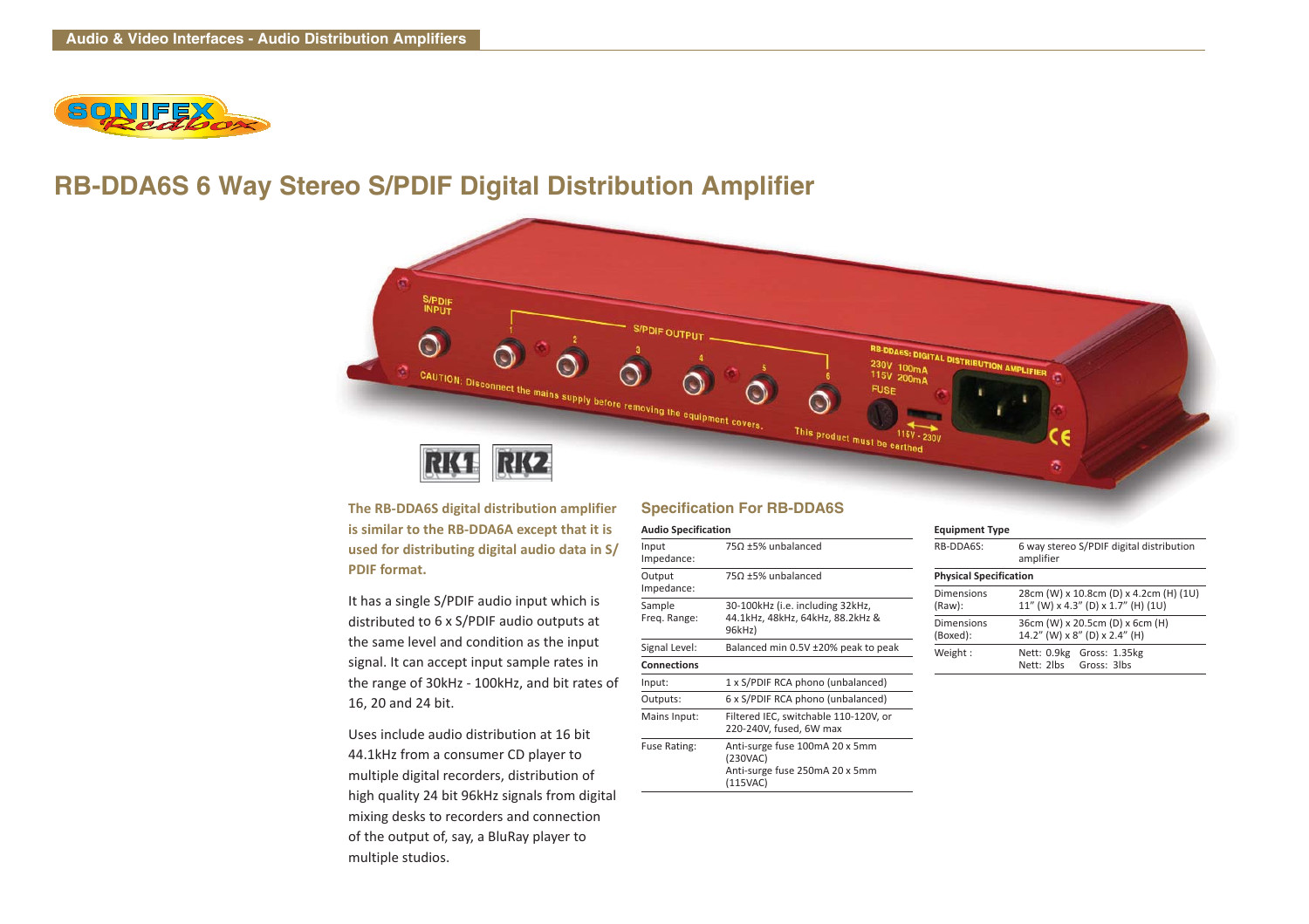

## **RB-DDA6W 6 Way Word Clock Distribution Amplifier**





**Category:** Audio Distribution Amplifiers. **Product Function:** 1 input, 6 output TTL word clock distribution amplifier. **Typical Applications:** Distribution of word clock signal from a master generator to other studio equipment to keep them synchronised. **Features:** Fully buffered outputs.

**The RB-DDA6W word clock distribution amplifier distributes a word clock BNC input signal to 6 word clock BNC outputs re-conditioned. It is used to distribute reference clocks for digital audio systems.**

It has a single female BNC audio input which is distributed to 6 female BNC outputs.

The units primary application is to distribute a master TTL word clock source to multiple pieces of equipment that need to be synchronised from the master.

### **Specification For RB-DDA6W**

| <b>Audio Specification</b> |                                                                                          |
|----------------------------|------------------------------------------------------------------------------------------|
| Input<br>Impedance:        | 500                                                                                      |
| Output<br>Impedance:       | < 500                                                                                    |
| <b>Connections</b>         |                                                                                          |
| Input:                     | 1 x BNC female                                                                           |
| Outputs:                   | 6 x BNC female                                                                           |
| Mains Input:               | Filtered IEC, switchable 110-120V, or<br>220-240V, fused, 6W max                         |
| Fuse Rating:               | Anti-surge fuse 100mA 20 x 5mm<br>(230VAC)<br>Anti-surge fuse 250mA 20 x 5mm<br>(115VAC) |

| <b>Equipment Type</b>                                                        |
|------------------------------------------------------------------------------|
| 6 way word clock distribution amplifier                                      |
| <b>Physical Specification</b>                                                |
| 28cm (W) x 10.8cm (D) x 4.2cm (H) (1U)<br>11" (W) x 4.3" (D) x 1.7" (H) (1U) |
| 36cm (W) x 20.5cm (D) x 6cm (H)<br>14.2" (W) x 8" (D) x 2.4" (H)             |
| Nett: 0.9kg<br>Gross: 1.35kg<br>Gross: 3lbs<br>Nett: 2lbs                    |
|                                                                              |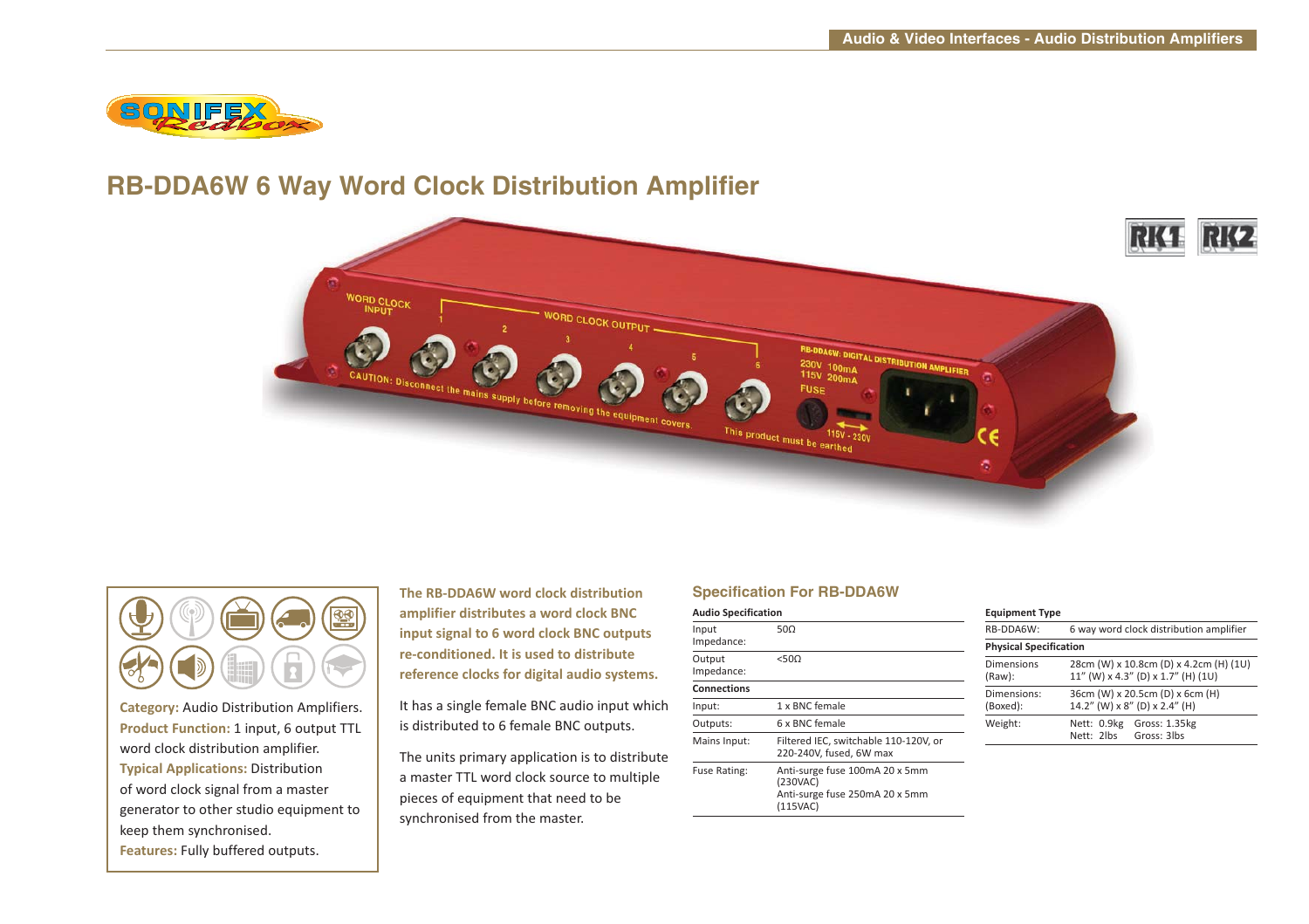

# **RB-DDA6W-2P 6 Way Word Clock Distribution Amplifier with Dual Power Supplies**



**Category:** Audio Distribution Amplifiers. **Product Function:** 1 input, 6 output TTL

**The RB-DDA6W-2P word clock distribution amplifier distributes a word clock BNC input signal to 6 word clock BNC outputs re-conditioned. It is used to distribute reference clocks for digital audio systems.**

RB-DDA6W-2P SONIFE

word clock distribution amplifier. **Typical Applications:** Distribution of word clock signal from a master generator to other studio equipment to keep them synchronised.

**Features:** Fully buffered outputs, dual IEC mains inputs.

It has a single female BNC audio input which is distributed to 6 female BNC outputs. The units primary application is to distribute a master TTL word clock source to multiple pieces of equipment that need to be synchronised from the master.

 $\bigcirc$ 

The unit provides redundancy protection by using two power supplies that can be supplied from separate mains feeds. The unit automatically load shares between the two supplies so that if either supply should fail, it will continue to work correctly. If both supplies fail, the input is connected directly to output 1.

The condition of the two supplies is indicated on the front panel by two red LEDs which illuminate to indicate the correct function of the supply. On the alarm output connector there is a changeover relay to indicate the status of each supply. This is normally closed to indicate power fail and once the supply is working correctly the relay activates to make a normally open contact.

#### **Specification For RB-DDA6W-2P**

| 500                                                                                    |
|----------------------------------------------------------------------------------------|
| < 500                                                                                  |
|                                                                                        |
| 1 x BNC female                                                                         |
| 6 x BNC female                                                                         |
| 2 x Relay output indicators on<br>1 x 9 pin D-Type socket                              |
| 2 x Filtered IEC, 85-264V switchable,<br>fused, 6W max                                 |
| 2 x Anti-surge fuse 1A 20 x 5mm                                                        |
|                                                                                        |
| 6 way word clock distribution<br>amplifier with dual power supplies                    |
| <b>Physical Specification</b>                                                          |
| 48cm (W) x 10.8cm (D) x 4.2cm (H)<br>(1U)<br>19" (W) x 4.3" (D) x 1.7" (H) (1U)        |
| Dimensions (Boxed): 58.5cm (W) x 22.5cm (D) x 7cm (H)<br>23" (W) x 8.9" (D) x 2.8" (H) |
| Nett: 1.5kg Gross: 2.0kg<br>Nett: 3.3lbs Gross: 4.4lbs                                 |
|                                                                                        |

 $\bullet$ 

 $\alpha$